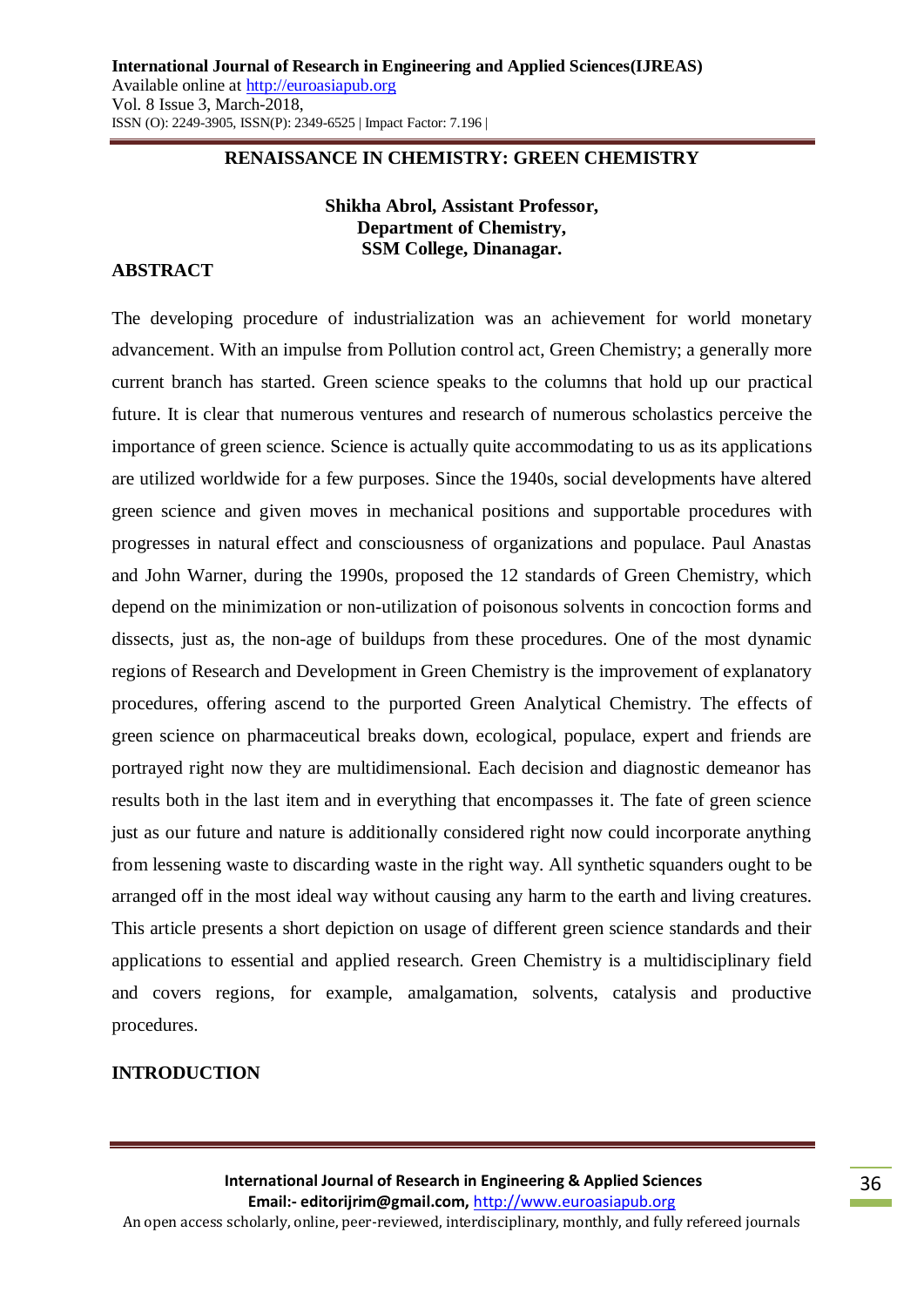Since the 1940s, natural issues started to develop according to the development of modern exercises. Even with natural issues and concerns, organizations have changed their situation on customary creation and item improvement propensities through gatherings, political understandings and advances in substance look into and environmental building receiving reasonable procedures to the present.

The specific idea of the ecological perils produced by the arrival of different manufactured synthetics into the earth is under steady discussion. There is little uncertainty that this discussion will proceed until science unequivocally settle the vulnerabilities in toxicological information (presentation, destiny, and transport) and hazard examinations.

Industry and society have generally managed the decrease of these dangers concentrating on the decline in presentation. With a fixed danger and diminished introduction, hazard should diminish in like manner. Using very much portrayed dangers (i.e., harmfulness information) and aconsciousness of the viability of the introduction control strategy being utilized, hazard can be controlled until it is underneath some recognizable "satisfactory" level, as selfassertively characterized by every general public in its laws and guidelines.

Hazard can be chopped down through contamination anticipation characterized as the utilization of procedures, rehearses, materials or items that stay away from or lessen contamination at the source; when this is unimaginable, contamination control can be accomplished through an ecologically sheltered treatment. Contamination anticipation may incorporate reusing, process changes, naturally safe control instruments, effective utilization of assets and materials substitution.

During the 1990s, Paul Anastas and John Warner hypothesized the 12 standards of Green Chemistry, still being used today, that depends on the minimization or non-utilization of poisonous solvents in substance forms and investigate, just as the non-age of squanders from these procedures. These standards propose naturally positive activities from the arranging of the item to its blend, handling, examination and its goal after use (Anastas, 1999). The principle objective is to limit the ecological and word related risks inalienable in modern exercises (Anastas, 1999, Lenardão et al., 2003, Prado, 2003).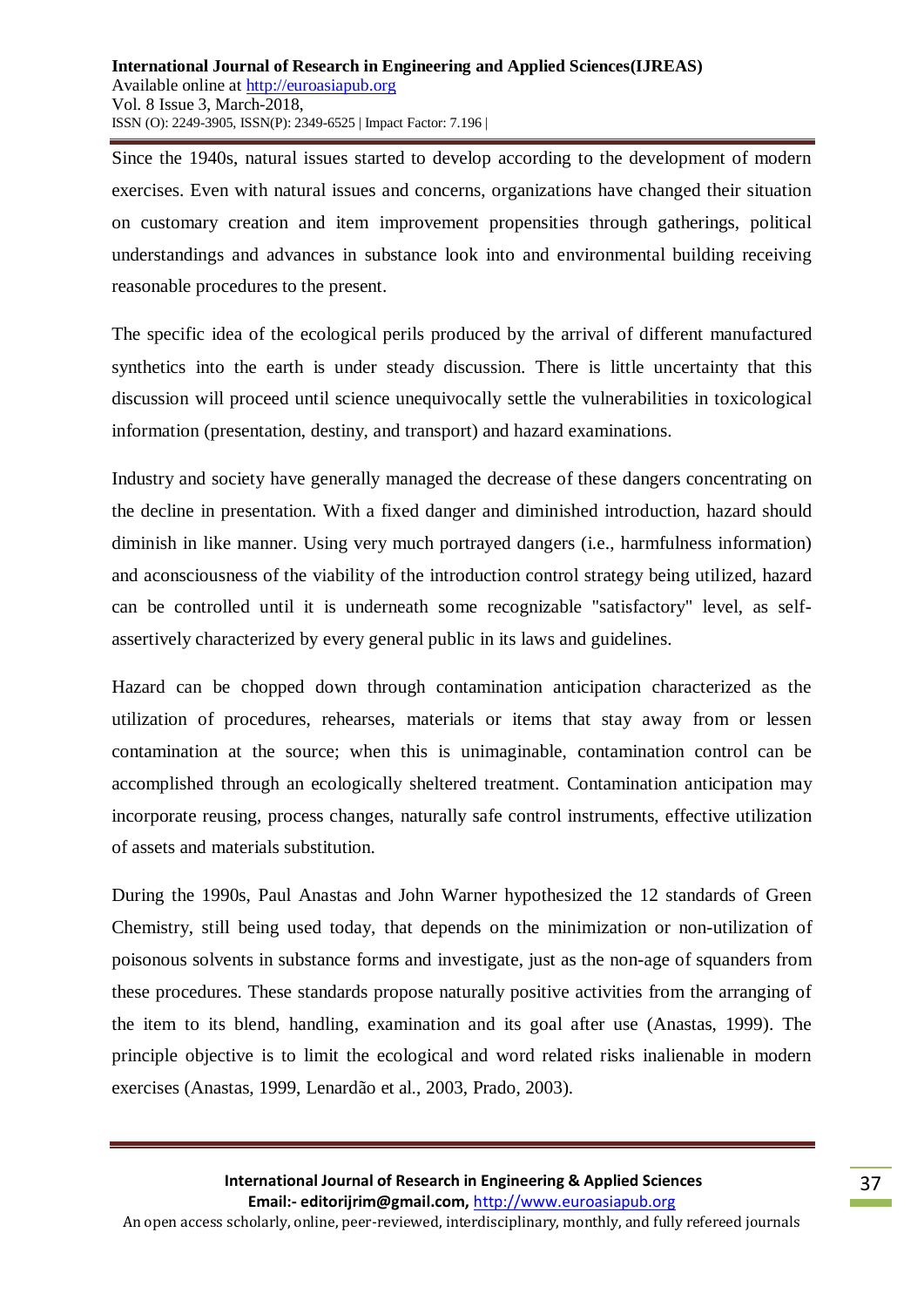Afterward, Paul Anastas talked about the significance of utilizing these 12 standards in the improvement of new strategies and investigative methods, to diminish their natural effects (Anastas, 1999). In this manner, one of the most dynamic zones of Research and Development in Green Chemistry is the advancement of diagnostic philosophies. New strategies and systems that can diminish the utilization and age of risky substances in all phases of synthetic examination are the principle objectives of the purported Green Analytical Chemistry (Anastas, 1999, Sanseverino, 2000, Nolasco et al., 2006, Guardia and Armenta, 2012). Right now, Migaszewski and Namienski, in the year 2013, adjusted the 12 standards of Green Chemistry, to more readily fit the Green Analytical Chemistry.

The effects of green science are multidimensional. Each investigative decision has results both in the last item and in everything that encompasses it, from the earth, populace, investigator and even the organization.

### **HISTORY**

The developing procedure of industrialization was an achievement for the world financial advancement. Regardless of the commitment to the expansion in personal satisfaction, the worldwide government strategies stayed a long way from the natural effect that the development of mechanical exercises could cause in our planet (Tobiszewski et al., 2009).

The quick increment in populace brought about expanded nourishment creation with extreme industrialization, which prompted expanded contamination and asset exhaustion. Right now, assets started to be utilized as though there were no outcomes on ecological issue (Tobiszewski et al., 2009).

Despite the fact that the main worries about nature happened since 1949 at United Nations Scientific Conference on the Conservation and Use of Resources (UNSCCUR) in the USA, ecological issues came into center in 1968 from the Intergovernmental Conference of Experts on the Scientific Bases for Rational Use and Conservation of Biosphere Resources, known as the Biosphere Conference (Farias and Fávaro, 2011).

During the 1960s the production of the book "Quiet Spring" animated a contemporary ecological development. The authentic book has brought issues to light about biological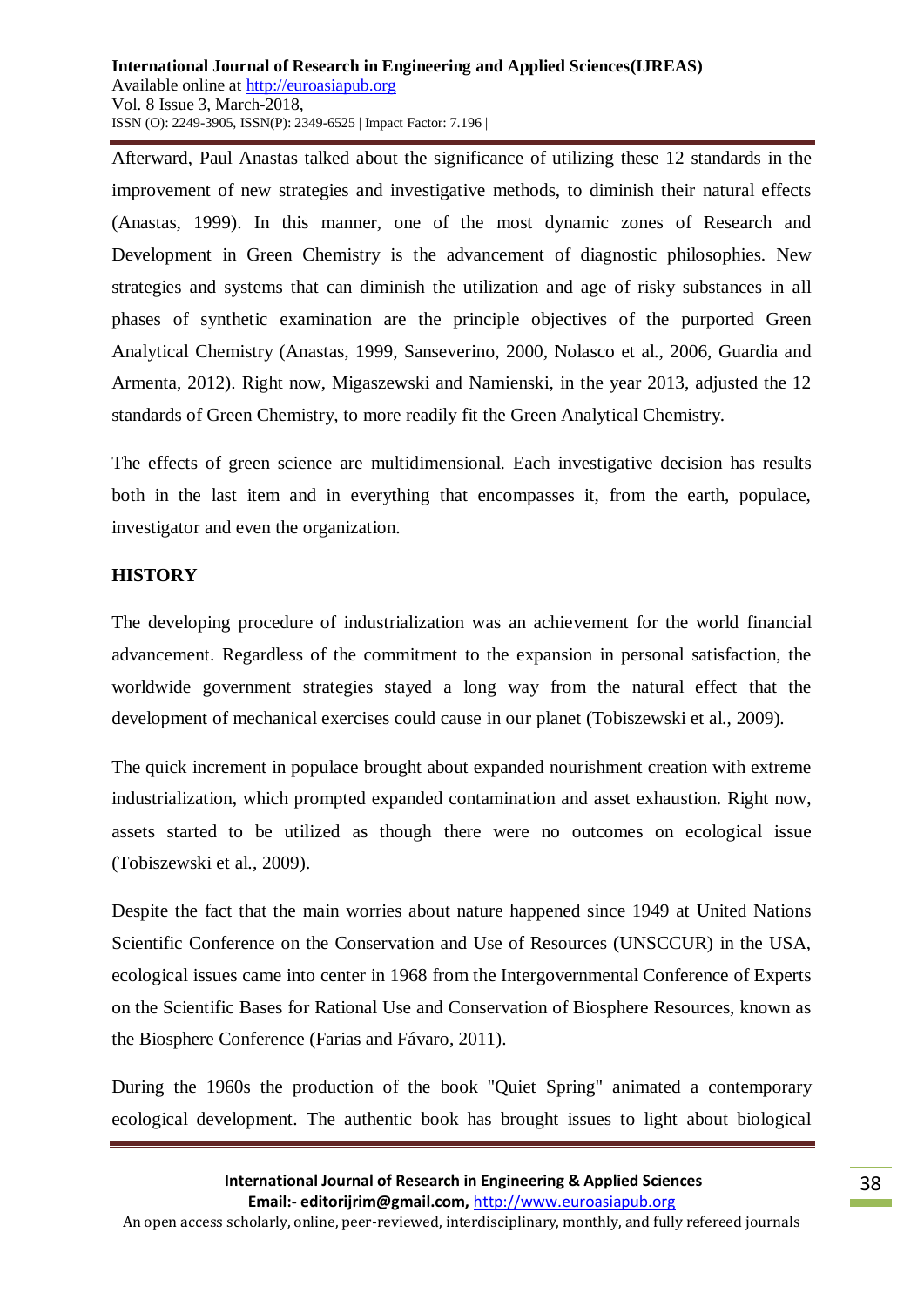recognition and has given significant government activities set apart by worry about the dangers related with over-abuse of normal assets. Robert Downs, recorded the book as "the book that changed America" and John Kenneth Galbraith referred to it as one of the most significant books in Western writing (Lutts, 1985).

The Stockholm Conference happened in Sweden in 1972, and it was gone to by agents from various nations, including individuals from the United Nations (UN) and non-administrative associations, where ecological law was additionally considered in the lawful field (Pereira, 2009). From this meeting, the world started to be cautioned on the natural harms that the consumption of the biological system could cause to mankind (Jungstedt, 2002).

The 1980s were set apart by various world gatherings on the Environment. After an assessment of the 10 years of the proposed activities at Stockholm Conference, the UN made the World Commission on Environment and Development in 1983 to deliver a report on world advancement and condition. This commission was built up during a period of extraordinary weight on the worldwide condition and a developing acknowledgment that a great part of the improvement was not economical (Brundtland, 1985).

The report known as the "Brundtland Report" accommodated ecological and social issues and was distributed in 1987, which just because characterized the idea of supportable improvement as advancement that addresses the issues of the present age without trading off the group of people yet to come. The report additionally accentuated the risks of ozone exhaustion and the consequences for an unnatural weather change, expressing that researchers' capacity to assess and propose arrangements were lower than the speed of environmental change (Marcondes, 2005).

In 1985, during a gathering of the Environment Ministers of the nations of the Organization for Economic Co-activity and Development (OECD), a few choices were made on three fundamental subjects: Economic Development and Environment, Pollution Prevention and Control and Environmental Information and National Reviews, these choices persevered until the year 1990. Mediations dependent on these principle topics were integral to issues of synthetic item chance decrease and contamination counteraction and control (Linthorst, 2009).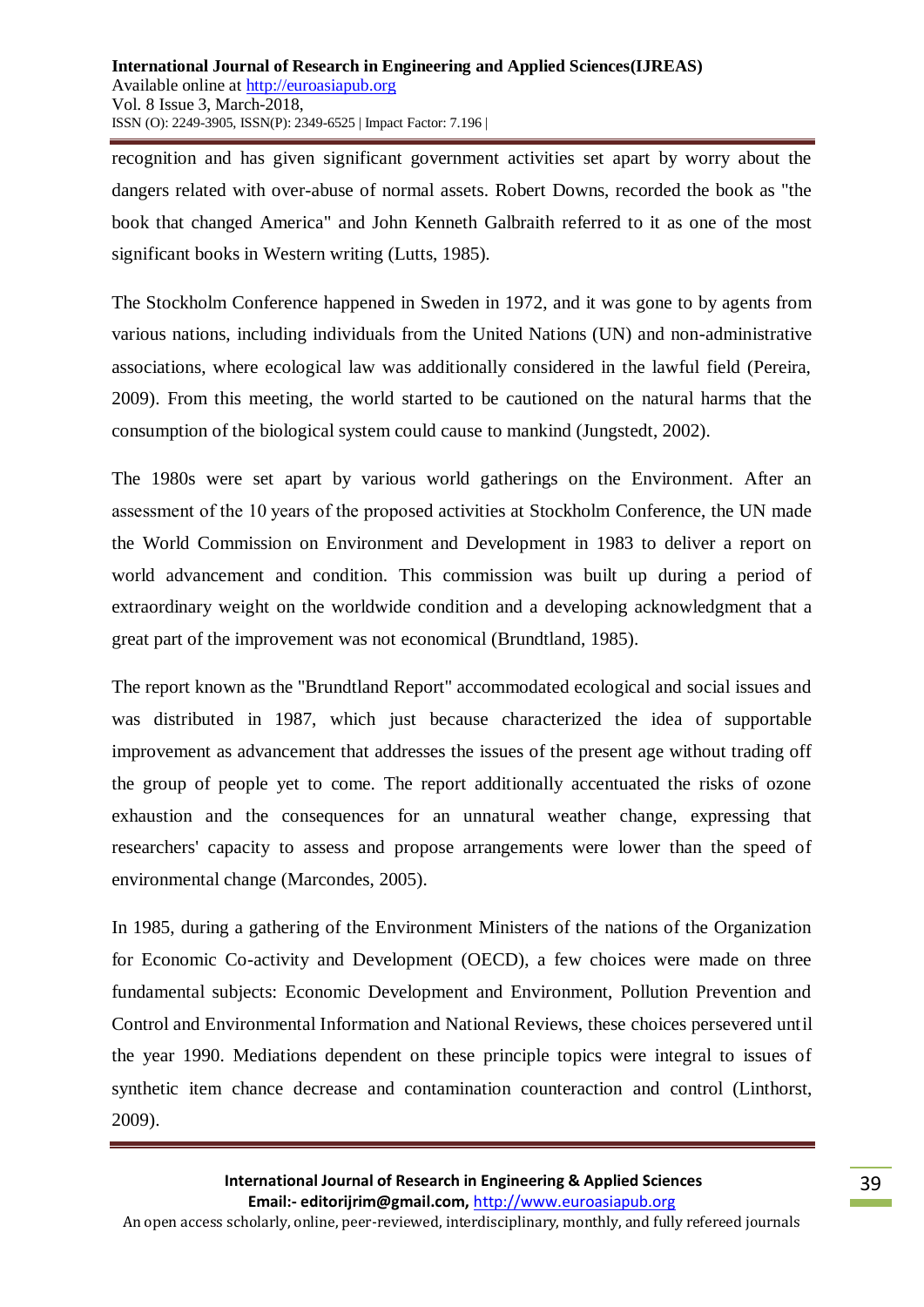The US Environmental Protection Agency (EPA) propelled the "Elective Synthetic Routes for Pollution Prevention" program in 1991 that announced another way of thinking and approach on controlling the dangers of poisonous compound items to forestall issues with these substances, accentuating that the right would be the non-creation of these items in the main occasion (Woodhouse and Breyman, 2005).

Since 1992, the incorporation of different subjects as earth benevolent solvents and more secure synthetic mixes has been the extension and rename of this program, which from that point forward formally received the name of green science (Farias and Fávaro, 2011).

The 1990s were set apart by an overall accord on ecological protection. In Brazil there was a United Nations International Conference on Environment and Development in 1992 called (ECO-92). The interest of heads of state brought about the elaboration of an archive entitled "Plan 21", which had the responsibility of nations to esteem maintainable advancement by moving ecological issues, monetary strategies and dynamic (Strong, 1991).

In spite of the fact that the advances in the earth had been stirred around the world, the ecological consciousness of the organizations was uncertain. The organizations were submitted to controls set up by the administration when they were compelled by the media and common society, accepting this natural measurement as a vital wickedness (Almeida, 2002).

So as to change the business segment, a program called "Dependable Care", was created in 1984 in Canada and until the current day it is rehearsed in 68 economies around the globe, upgrades in the conduct of enterprises according to the earth, the wellbeing and security of laborers (Responsible Care, 2017).

With this program, human exercises started to be acted in quest for progress, supplanting hurtful exercises with exercises that underscored personal satisfaction and a sheltered domain, for example, interests in framework security; enhancements in vitality productivity; representative wellbeing records; intentional follow-up of procedure occurrences and decrease of perilous outflows to air, earth and water (Responsible Care, 2017, Baird, 2002).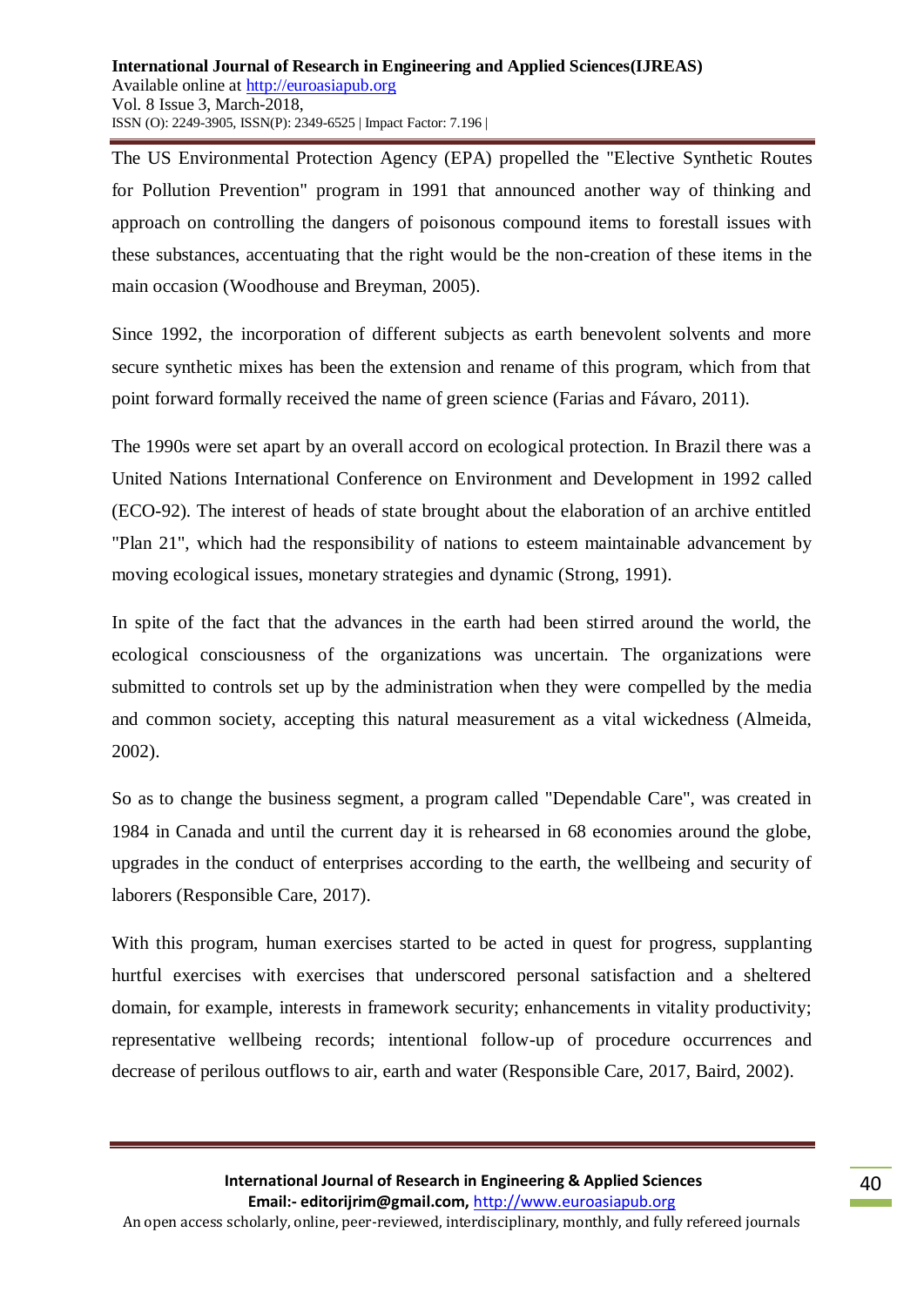Albeit natural issues have impact sly affected mechanical and monetary segments, a review of the European Chemical Industry Council (CEFIC) in 1994 demonstrated that the populace's perspectives on the concoction business were not great. As a rule, the populace was increasingly mindful to the pharmaceutical and plastics divisions due to the advantages related with their requirements (Pandey, 2015).

Most interviewees didn't accept that the substance businesses were worried about the improvement of supportable activities. Assessments created hates about the transportation, wellbeing and misuse of these enterprises, making conclusions increasingly ideal for the oil, gas, power, wood and paper ventures (Clark, 1999).

The US Government in 1995 reported the Presidential Green Chemistry Challenge (PGCC) program. It ponders the mechanical developments that were comprised in the concoction businesses to decrease the creation of waste in a few parts of creation. The works are granted yearly in five unique classifications: Academic; Small Business; Alternative Synthetic Routes; Reactive Alternative Conditions and Safer Chemical Designs (Cann, 1999).

In 1997 the Green Chemistry Institute (GCI) was made as a non-benefit organization to advance through the information, experience and limit, moves of the synthetic organization toward manageability, which exceptional in the uses of green science (ACS Chemistry, 2017).

The GCI joined the American Chemical Society (ACS) in 2001 to address worldwide issues in the gathering of science and condition. Through research, work has incorporated green science in each viewpoint, for example, enterprises, business, instruction, arranging meetings just as sorting out endeavors with universal systems (ACS Chemistry, 2017).

The noteworthy book Green Chemistry: Theory and Practice, introducing Paul Anastas and John C. Warner as co-creators in 1998, was another significant improvement for green science. In the book, the 12 Principles of Green Chemistry are obviously laid out with a way of thinking that has constantly energized scholastic researchers and ventures to seek after earth right activities (ACS Chemistry, 2017).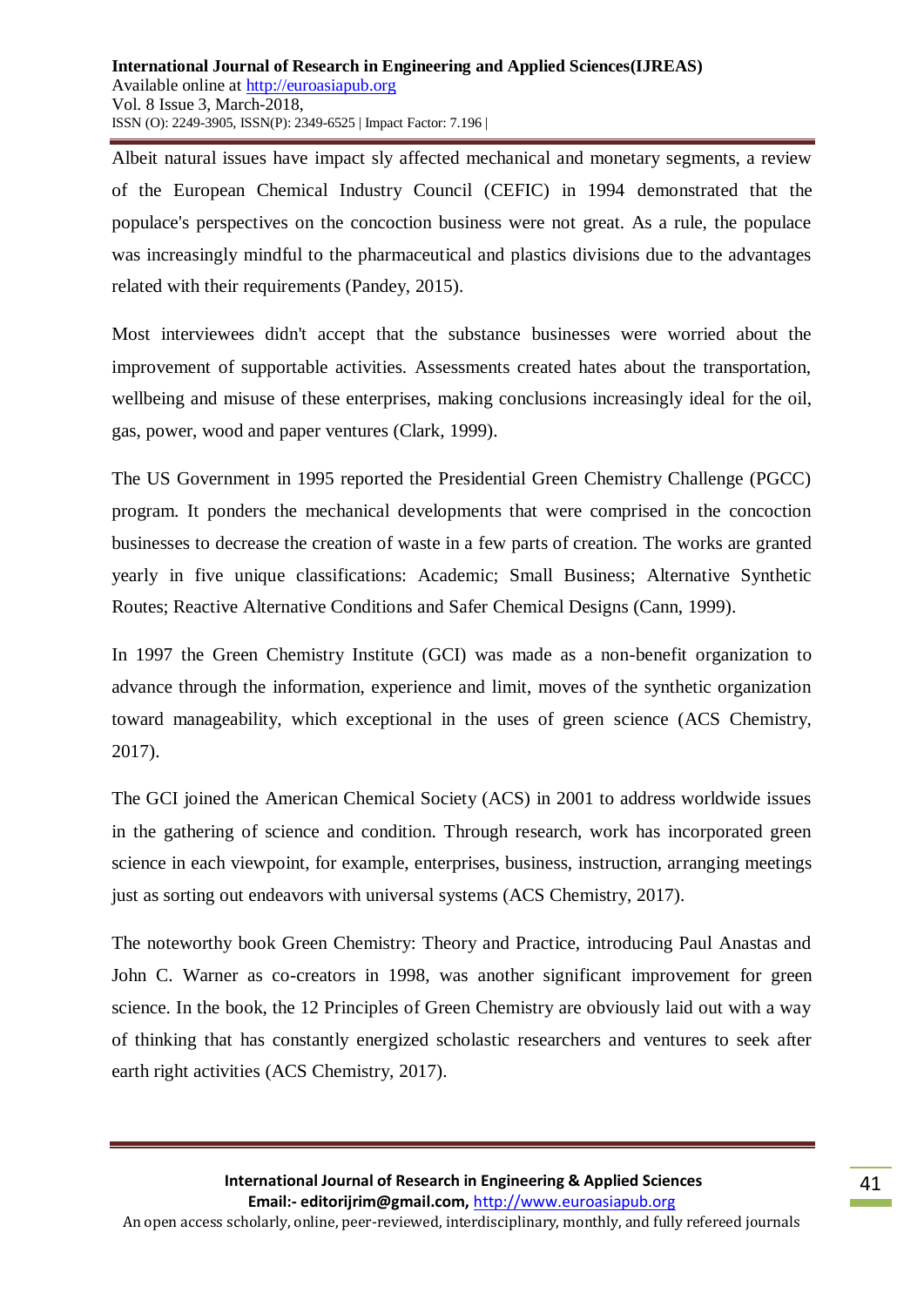In 2002, after 30 years of the Stockholm Conference, an occasion called Rio + 10 or the World Summit on Sustainable Development occurred in the city of Johannesburg, South Africa, went to by a huge number of individuals (Sequinel, 2002).

Legislative and non-administrative associations, huge organizations, sectorial affiliations, designations and columnists went to this gathering to dole out a solitary goal: to talk about the arrangements proposed in "Motivation 21", so that the legislature can apply them, yet everyone, notwithstanding actualizing what had been examined in ECO-92 (Marcondes, 2005, Sequinel, 2002).

The ACS's Green Chemistry Institute (GCI) and the worldwide pharmaceutical companies built up a board conversation in 2005 to empower and energize green science and green building in the pharmaceutical businesses. The board conversation characterized "persistent handling" as the way in to the usage to propel "the green" (Poechlauer et al., 2012, Constable et al., 2007).

The International Union of Pure and Applied Chemistry (IUPAC), together with ACS and GCI, held four meetings on Green Chemistry somewhere in the range of 1997 and 2011. The meetings included points, for example, green items and procedures to the earth, creation vitality, sustainable wellsprings of concoction squander notwithstanding receiving green arrangements and training in green science (Lenardão et al., 2003).

Despite the fact that propels in science and natural building research have embraced supportable procedures throughout the years, proceeding to put resources into mechanical methods and arrangements will be critical during the time spent executing ecological upgrades (Jenck et al., 2004).

# **PRINCIPLES OF GREEN CHEMISTRY**

The term Green Chemistry was authored in 1991 by Paul T. Anastas. The object is to plan synthetic substances and compound procedures that will be less hurtful to human wellbeing and condition. Green science ensures nature, not by tidying up, yet by creating new compound procedures that don't contaminate. The 12 standards of Green chemistry3 also, their applications to essential and applied research are quickly portrayed underneath: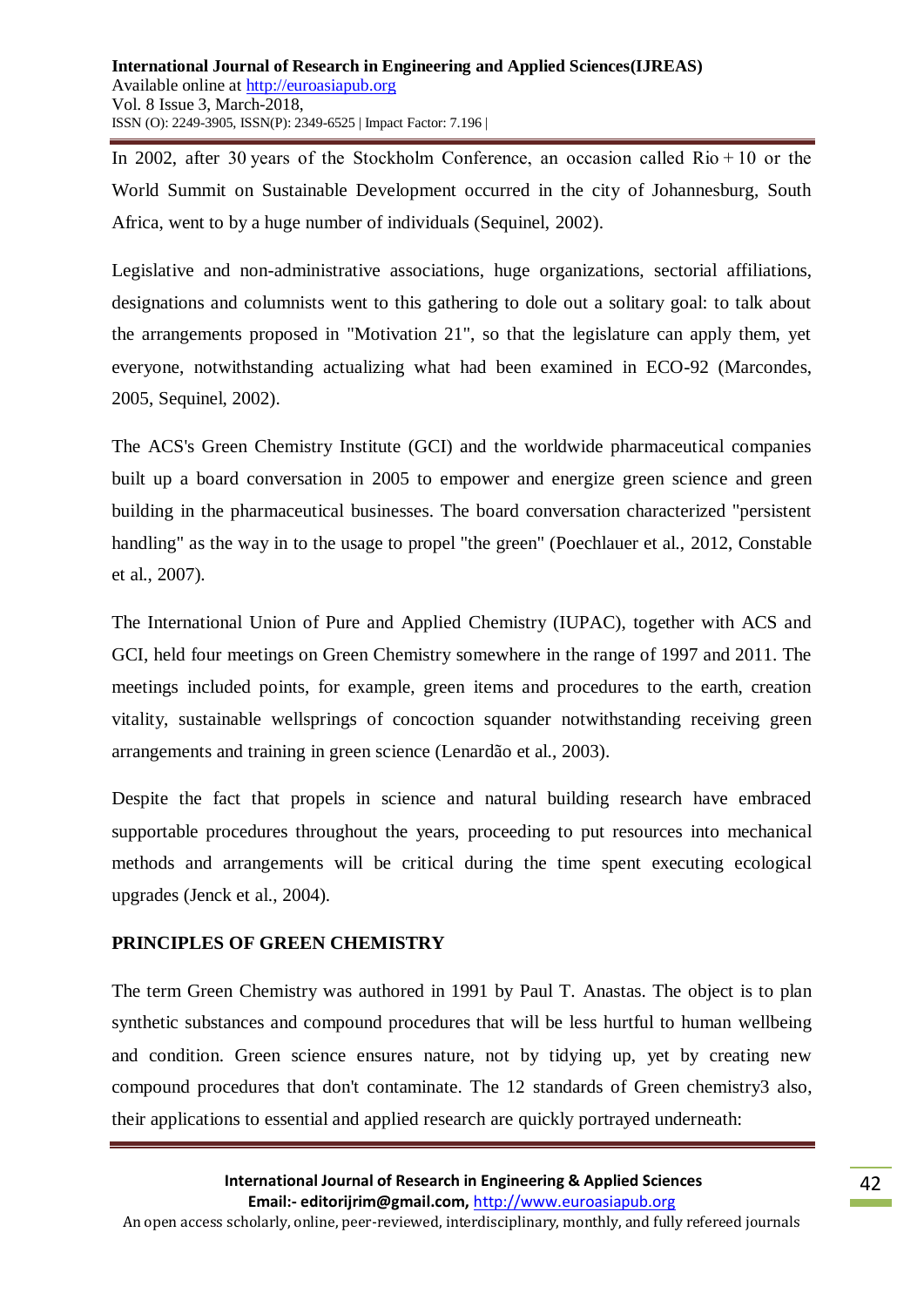### *1. Prevention*

It is smarter to forestall squander than to treat or tidy up squander after it is framed. The capacity of scientists to overhaul synthetic changes to limit the age of perilous waste is a significant first step in contamination anticipation. It returns to the familiar adage "anticipation is superior to fix". It is smarter to forestall squander than tidy it up afterward.

### *2. Atom economy*

This guideline gets into the real science of how items are made. This rule expresses that it is best to utilize all the iotas in a procedure. Also, those particles that are not utilized end up as waste. Picking changes that join the greater part of the beginning materials into the item are progressively effective and limit squander.

# *3. Less hazardous chemical synthesis*

The objective is to lessen the danger of the synthetic substances that are utilized to make an item. Scientists have generally utilized whatever implies vital. Today we are finding that less unsafe reagents and synthetic compounds can be utilized in a procedure to make items. Manufactured procedures ought to be intended to utilize furthermore, create substances that have practically no harmfulness to human wellbeing and condition. Some dangerous synthetics are traded by more secure ones for a green innovation. For instance, in the production of polystyrene froth sheet pressing material, chlorofluorocarbons which add to O3 consumption and an Earth-wide temperature boost, have now been supplanted by CO2.

### *4. Planning more secure synthetics*

Everybody needs safe items. This standard is planned for structuring items that are protected, and nontoxic. Pharmaceutical items regularly comprise of chiral particles, and the contrast between the two structures can involve life and demise – for instance, racemic Thalidomide when regulated during pregnancy, prompts unpleasant birth surrenders in numerous new born. Proof demonstrates that just one of the enantiomers has the restoring impact while the other isomer is the reason for serious imperfections.

# *5. Safer solvents*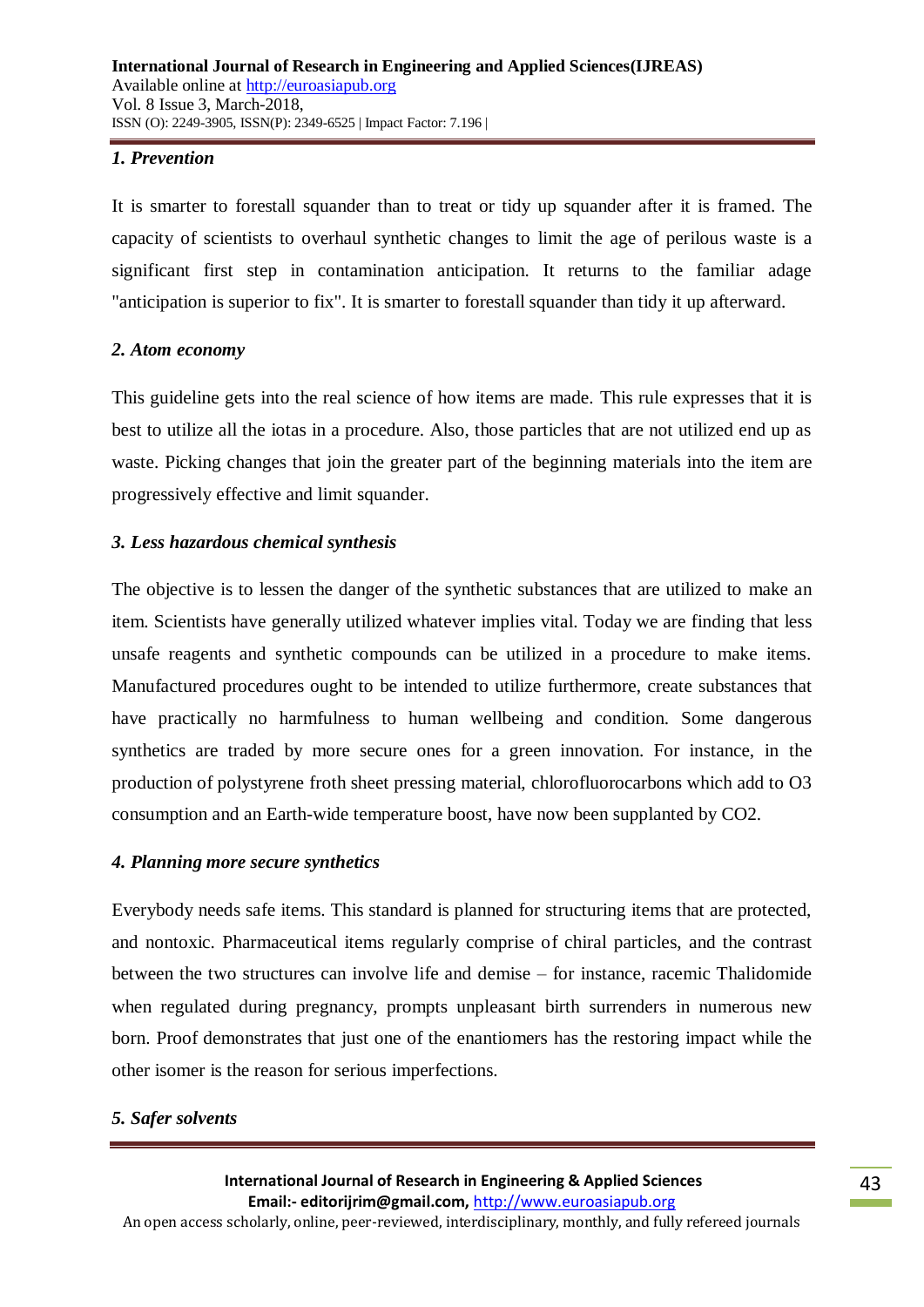We use solvents normally in our day by day lives (cleaning items, nail clean, beautifiers, and so on.) and in the science research facility. Numerous synthetic responses are done in a dissolvable. Furthermore, customarily natural solvents have been utilized that posture perils and many are profoundly lethal. Solvents are broadly utilized in the vast majority of the amalgamations. Generally utilized solvents in amalgamations are harmful and unstable – liquor, benzene (known cancer-causing), CCl4, CHCl3, perchloroethylene, CH2Cl2. Decontamination likewise use a lot of solvents (e.g., Chromatography) which add to contamination and can be profoundly risky to human wellbeing. The advancement of Green Chemistry rethinks the job of a dissolvable: A perfect attractive green dissolvable ought to be common, nontoxic, modest, and promptly accessible. This standard spotlights on making items so that they use less dangerous solvents. Clearly water is the most modest and ecologically benign solvent.

# *6. Design for energy efficiency*

Today there is an attention on sustainable power source and vitality preservation. We use vitality for transportation purposes and to give power to our homes and organizations. Customary strategies for producing vitality have been found to add to worldwide natural issues, for example, Global Warming what's more, the vitality utilized can likewise be a critical expense. This standard spotlights on making items and materials in a profoundly effective way and lessening related contamination and cost.

# *7. Use of renewable feed stocks*

90-95% of the items we use in our regular daily existences are produced using oil. Our general public not just relies upon oil for transportation and vitality, yet in addition for making items. This standard looks to move our reliance on oil and to make items from sustainable materials. Biodiesel is one case of this where analysts are attempting to discover elective powers that can be utilized for transportation.

Another model is, bio-based plastics. Polylactic corrosive (PLA) is one plastic that is being produced using sustainable feedstock, for example, corn and potato squander. Benzene utilized in the business synthesis of adipic corrosive which is required in the assembling of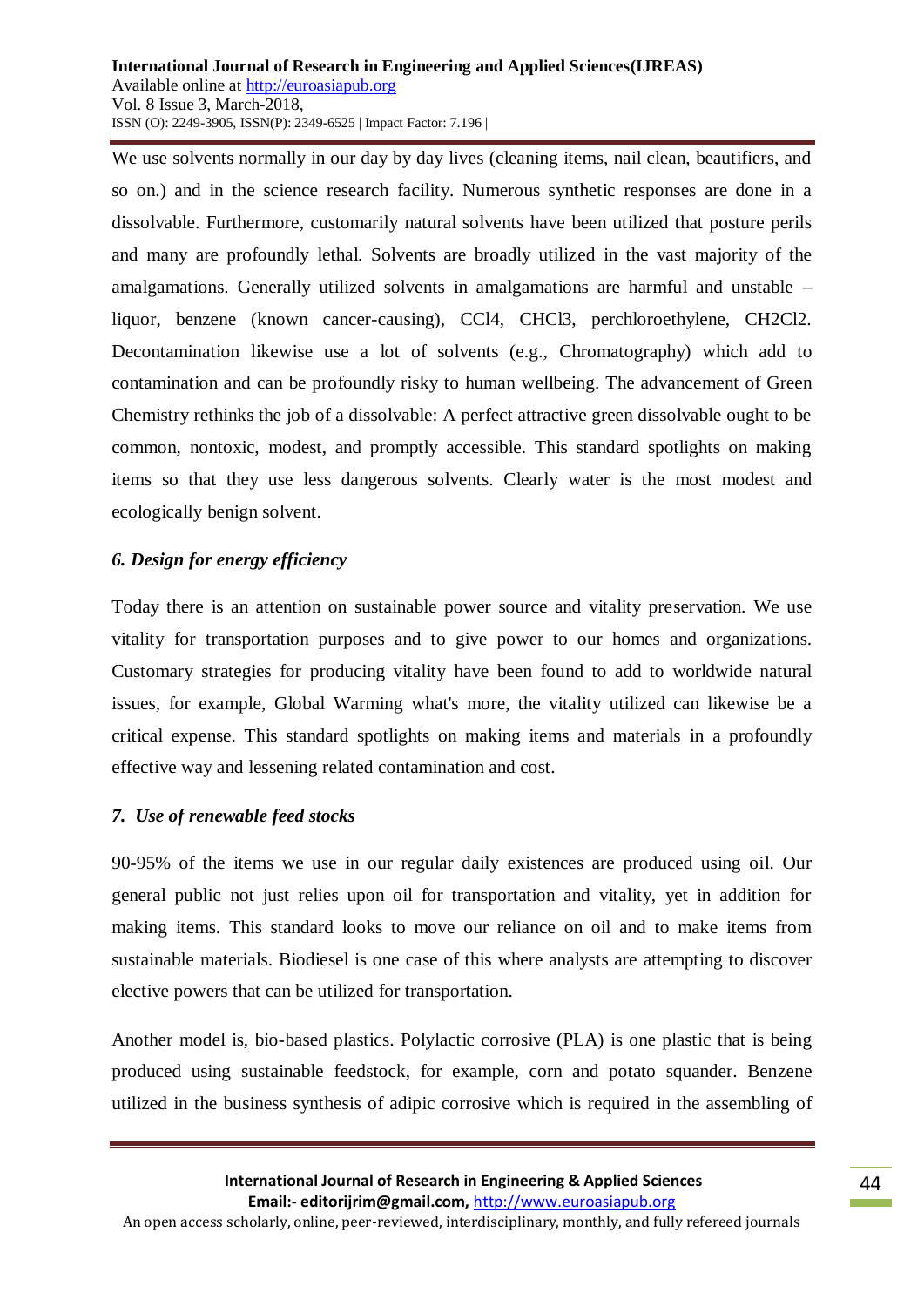nylon, plasticizers and greases, has been supplanted somewhat by the sustainable and nontoxic glucose and the response is done in water.

### *8. Reduce derivatives*

Pointless derivatization (blocking gathering, assurance/deprotection) ought to be maintained a strategic distance from at whatever point conceivable, on the grounds that such advances require extra reagents and can produce increasingly squander.

### *9. Catalysis*

In a compound procedure impetuses are utilized so as to diminish vitality necessities and to make responses happen all the more proficiently. Another advantage of utilizing an impetus is that by and large limited quantities are required to have an impact. What's more, if the impetus is really a "green" impetus it will have no poisonous quality in the process. Chemicals are magnificent instances of impetuses. Biocatalysed responses are favorable as they are acted in watery medium.

### *10. Design for degradation*

In addition to the fact that we want materials and items to originate from inexhaustible assets, however we would likewise like them not to continue in the earth. Plastics don't debase in our landfills and pharmaceutical medications for example, anti-infection agents develop in our water streams. This rule looks to structure items so that they play out their proposed work.

### *11. Pollution prevention*

Everybody realized that counteraction is better than fix from this contamination is superior to contamination control. Contamination anticipation is utilizing materials, procedure or practices that diminishes or kill contamination or squanders at the source.

# *12. Safer Chemistry for Accident Prevention*

This rule centers on wellbeing for the laborer and the encompassing network where an industry lives. It is smarter to utilize materials and synthetic substances that won't detonate, light ablaze, touch off in air, and so on when making an item. There are numerous models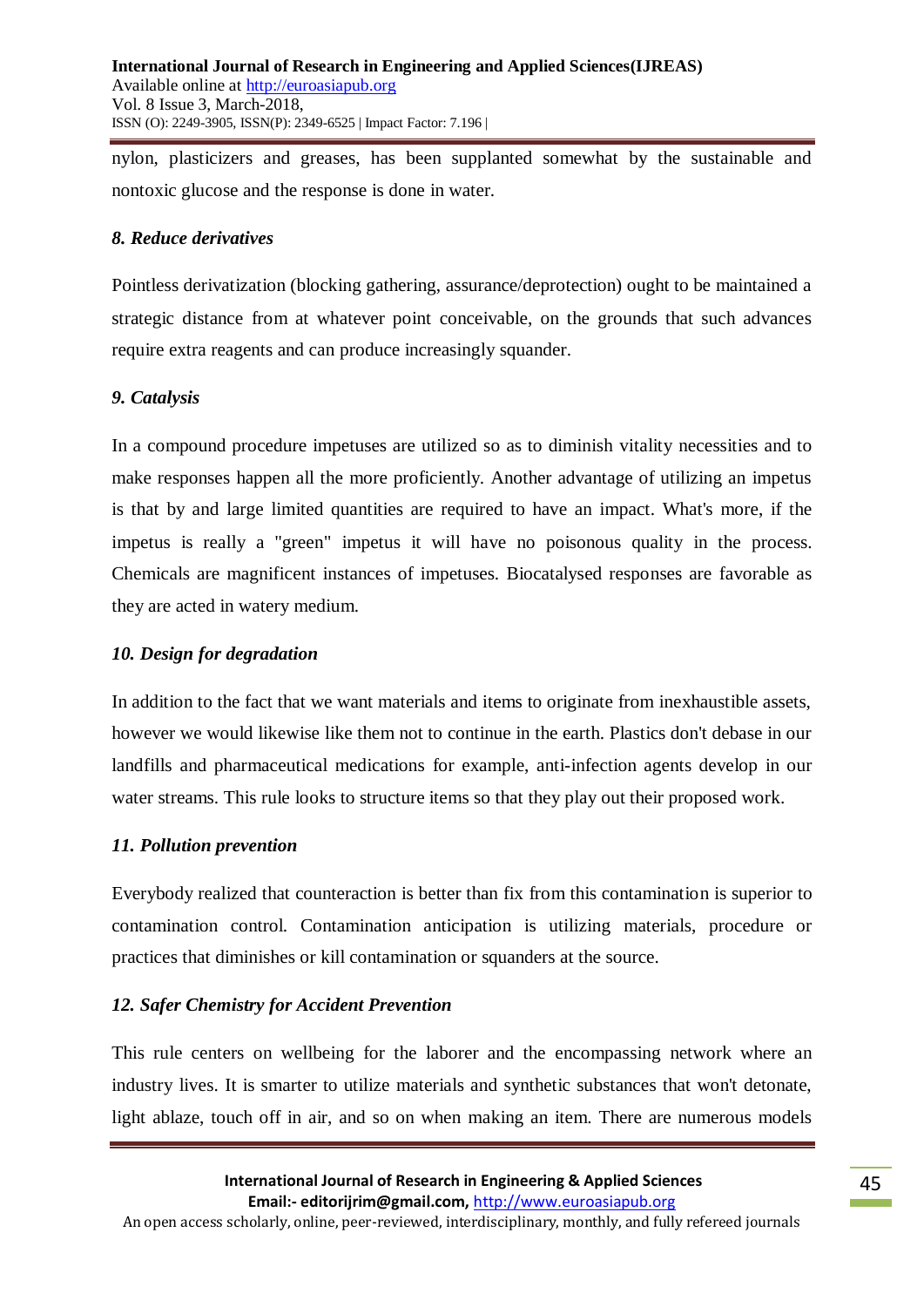where safe synthetics were not utilized and the outcome was calamity. The most generally known and maybe one of the most crushing calamity was that of Bhopal, India in 1984 where a substance plant had an unplanned discharge that brought about a great many lives lost and some more wounds. While making items, it is ideal to maintain a strategic distance from profoundly responsive synthetics that can possibly result in mishaps. At the point when blasts and flames occur in industry, the outcome is regularly wrecking. 12. Accidents prevention



These standards can persuade science at all levels: examine, decrease to practice, instruction and open observation. The main rule portrays the fundamental thought of green science in securing nature from contamination. The rest of the standards are centered on such issues as particle economy, lethality, dissolvable and other media utilizing utilization of vitality, use of crude materials from sustainable sources and debasement of synthetic items to basic, nontoxic substances that are agreeable for the earth.

# **IMPACTS OF GREEN CHEMISTRY**

### *Pharmaceutical Analysis*

As of now the substance pharmaceutical enterprises and research centers must mull over green science through, and not just, their investigation.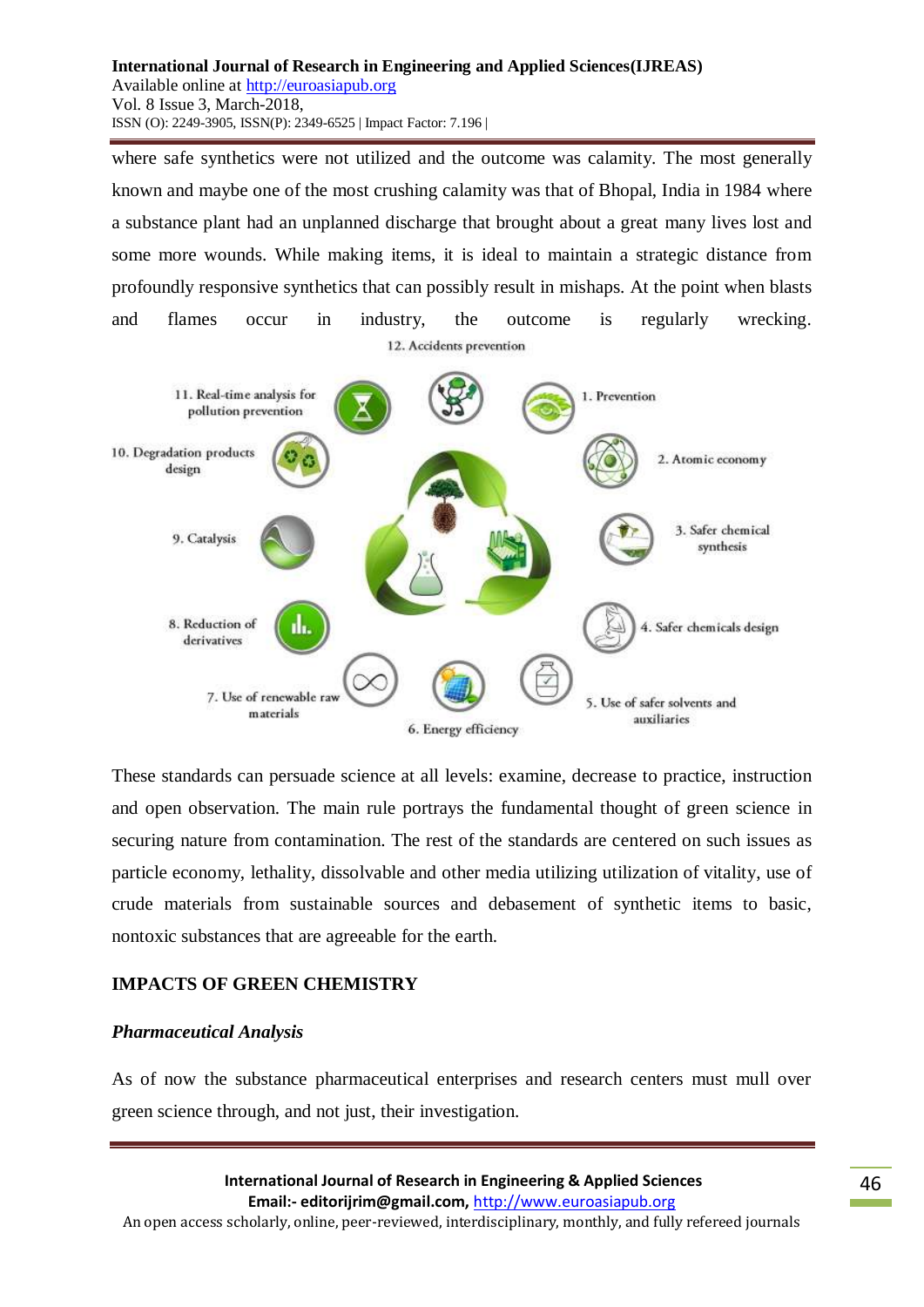The picked technique, reagents, frill, work force capability, time to assess the nature of an item are a piece of the biologically right deduction, appeared in Fig. (Kogawa and Salgado, 2016).



The strategy for decision for the assurance of dynamic pharmaceutical fixings just as the examination of contaminations and corruption items is superior fluid chromatography (HPLC). The vast majority of these techniques use as natural solvents, acetonitrile and additionally methanol. Numerous likewise decide on support arrangements. This is undeniable. Be that as it may, the majority of them has never at any point endeavored to utilize another natural dissolvable notwithstanding the acetonitrile/methanol mix or don't utilize cushion arrangements in the portable stage. Why? Absence of information, carelessness of results, ease as well as settlement? (Tótoli and Salgado, 2014, Pedroso et al., 2016, Spagnol et al., 2016, Rodrigues and Salgado, 2016, Figueiredo et al., 2017, Kogawa et al., 2017, Marco and Salgado, 2017).

Cradle arrangements, notwithstanding requiring a specific measure of time to get ready, have a low timeframe of realistic usability which requires another planning and accordingly a more extended administering time. Its utilization additionally requires a broad cleaning procedure of both the segment and the whole chromatographic framework (Kogawa and Salgado, 2012).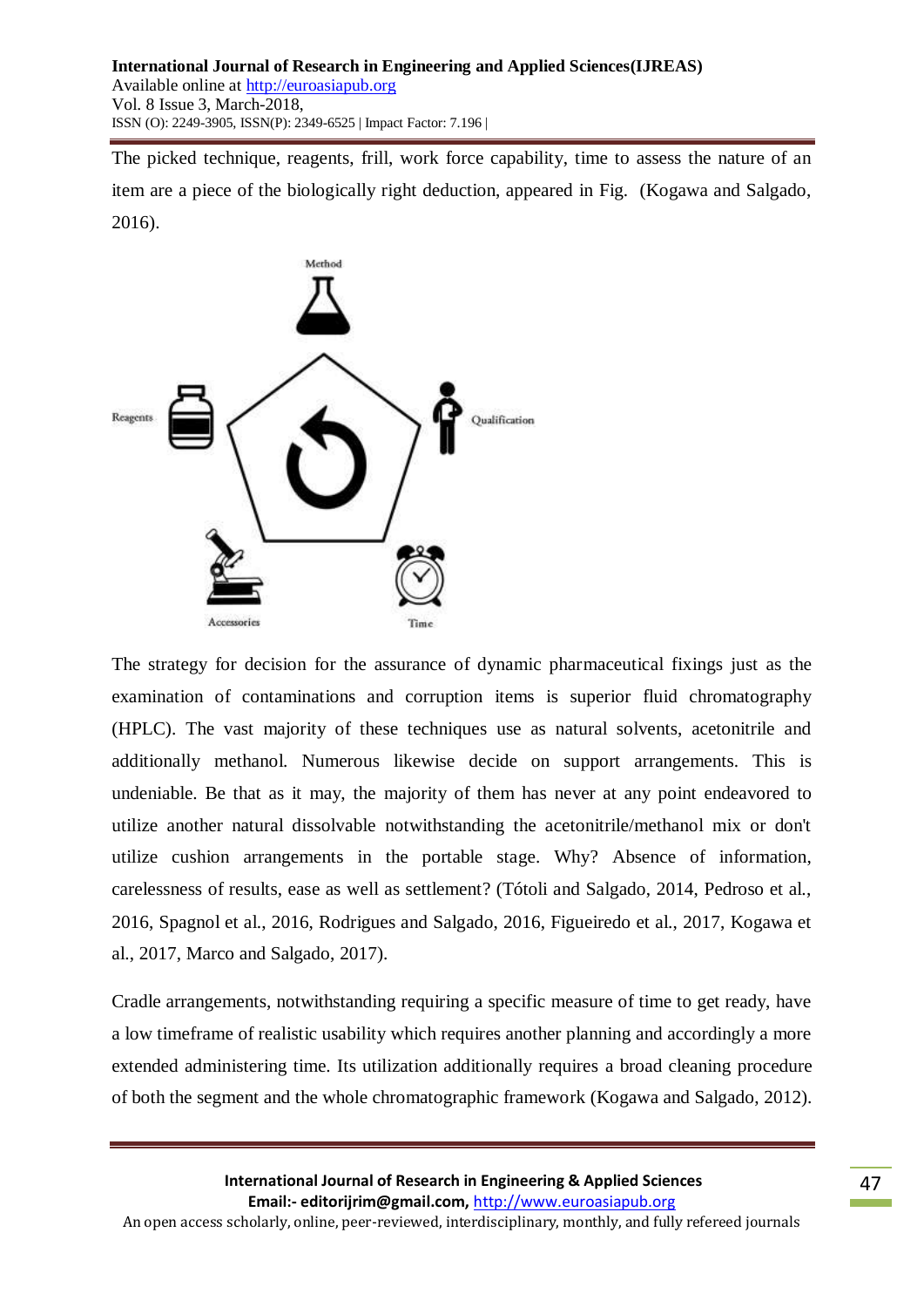Poisonous natural solvents, for example, acetonitrile and methanol, notwithstanding harming the soundness of the administrator who is presented every day to these solvents likewise requires appropriate waste administration for the removal of this contaminant. This has a cost that will surely be remembered for the last item (Pedroso et al., 2016).

Indeed, even the embellishments utilized in the strategies for examination can mull over green reasoning. Chromatographic pre-segments are frequently not required, yet are utilized by absence of information on the expert who comprehends that it must be available. Steps, that are redundant but rather, which are completed by absence of information on the investigator who gets that on the off chance that he doesn't do it the strategy will be off base and will prompt an outcome out of determination. Gadgets that can be reused yet that are not on the grounds that the organization consistently purchases more thus it is increasingly advantageous to discard and trust that the upgraded one will show up (Anastas, 1999, Breslow, 1996, Dichiarante et al., 2010, Kogawa and Salgado, 2015, McElroy et al., 2015, Ravikiran et al., 2015).

Frequently qualified faculty are relegated to create commonplace errands, reiteration of assignments, for example, a robot, over processing items and procedures as opposed to create, make, and develop inside their work zone. This is a misuse of astuteness, one of the eight squanders we have today. It is a refined and qualified workforce employed to perform average administrations (Kogawa et al., 2017).

Is the ideal opportunity for each procedure or examination estimated? It must be. It is a piece of green science. The more extended a movement takes, the more drawn out the investigator should be reliant on it and less exercises he will create and in this manner there will be less creation and the last item will be increasingly costly. Time, a thing that begins a whole procedure or administration, has direct results on the last item (Kogawa et al., 2017).

Hence, quicker and less expensive techniques with staff satisfactorily equipped for the administration, utilizing materials and embellishments deserving of investigation and with naturally right reagents are presently required.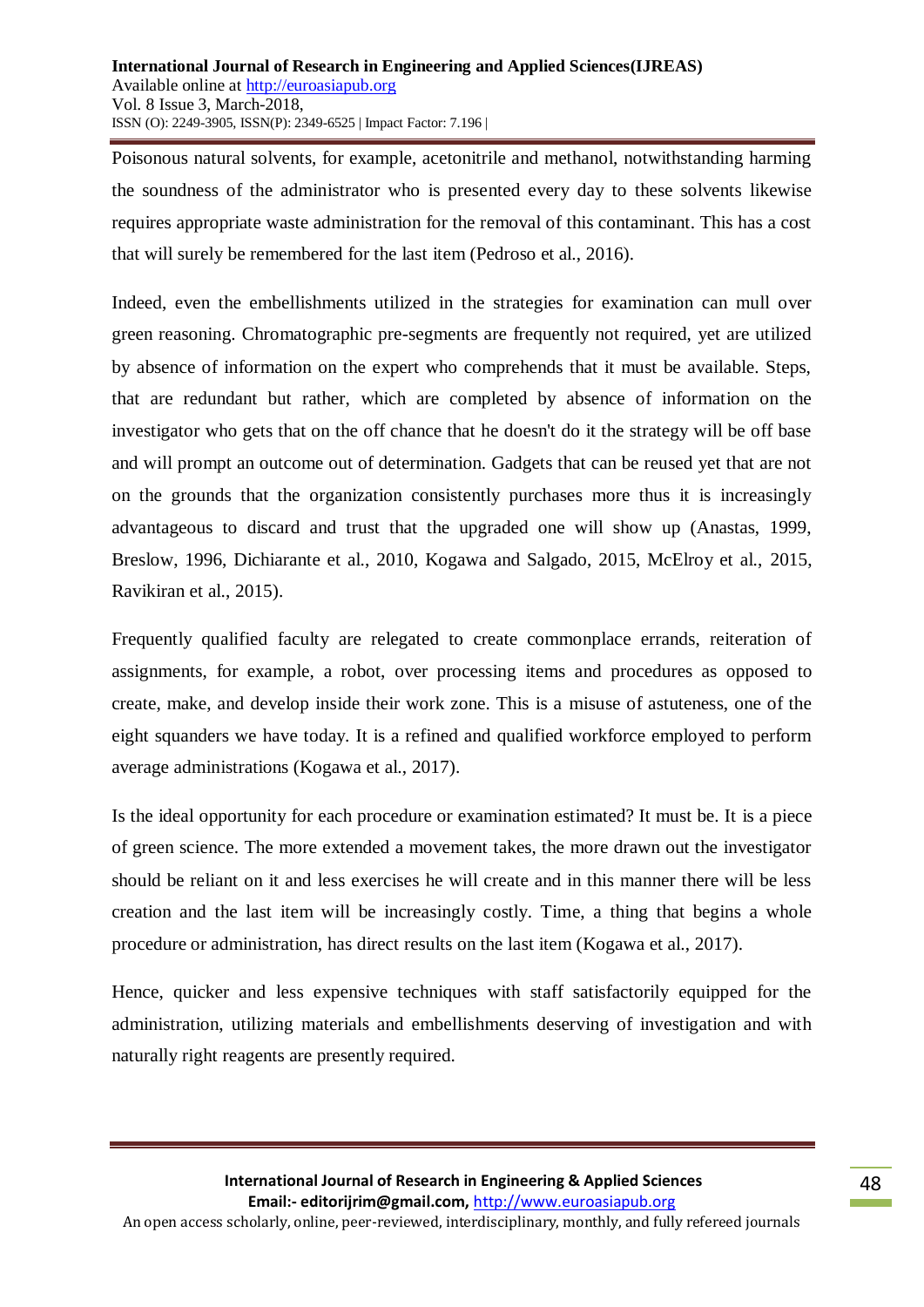In the writing there are numerous physical-compound and microbiological techniques for the assessment of medications and pharmaceuticals which examine green logical science things, for example, HPLC strategies utilizing just ethanol and water in the versatile stage (Tótoli and Salgado, 2014, Pedroso et al., 2016, Spagnol et al., 2016, Rodrigues and Salgado, 2016, Figueiredo et al., 2017, Kogawa et al., 2017, Marco and Salgado, 2017), spectrophotometry in the bright area (UV) utilizing fluid arrangement as diluent (Kogawa and Salgado, 2013, Alessio et al., 2017, Kogawa and Salgado, 2016), spectrophotometry in the obvious locale (Vis) utilizing watery arrangement as diluent (Brbaklic et al., 2017, Rechelo et al., 2017), spectrophotometry in the infrared district (IR) utilizing just potassium bromide as reagent (Moreno and Salgado, 2012, Tótoli and Salgado, 2012, Vieira et al., 2012, Kogawa and Salgado, 2013, Piantavini et al., 2014, Mallah et al., 2015, Marco and Salgado, 2016, Trindade and Salgado, 2017), fine electrophoresis (CE) with relocation time under 5 min (Kogawa et al., 2014, Tótoli et al., 2015, Chierentin et al., 2016) and microbiological strategies with brings about 4 h (Kogawa et al., 2012, Tótoli and Salgado, 2013, Cazedey and Salgado, 2013, Vieira et al., 2014, Pedroso and Salgado, 2014, Chierentin and Salgado, 2015, Silva and Salgado, 2015, Tótoli and Salgado, 2015, Curbete and Salgado, 2016, Kogawa and Salgado, 2016).

# *Environment*

The buildups created in the synthetic pharmaceutical dissects must be pre-treated before being come back to nature. Nonetheless, this procedure requires a cost that is progressively costly relying upon the poisonous quality and peril of the dissolvable.

Acetonitrile, for instance, is burned and this procedure creates squander that adds to corrosive downpour. In any event, utilizing a procedure to kill the poisonous quality of the dissolvable, it contrarily influences us in any case (World Health Organization, 1993). Corrosive downpour harms vehicles, structures, landmarks, vegetation, streams, lakes, etc.

The vegetation can think about estates that feed a large number of individuals. The waters can be influenced with a lower pH and change the territory already good for specific creatures that lived there. An impact like this will never be separated! This is when waste is dealt with, however when are definitely not? At the point when modern squanders are dumped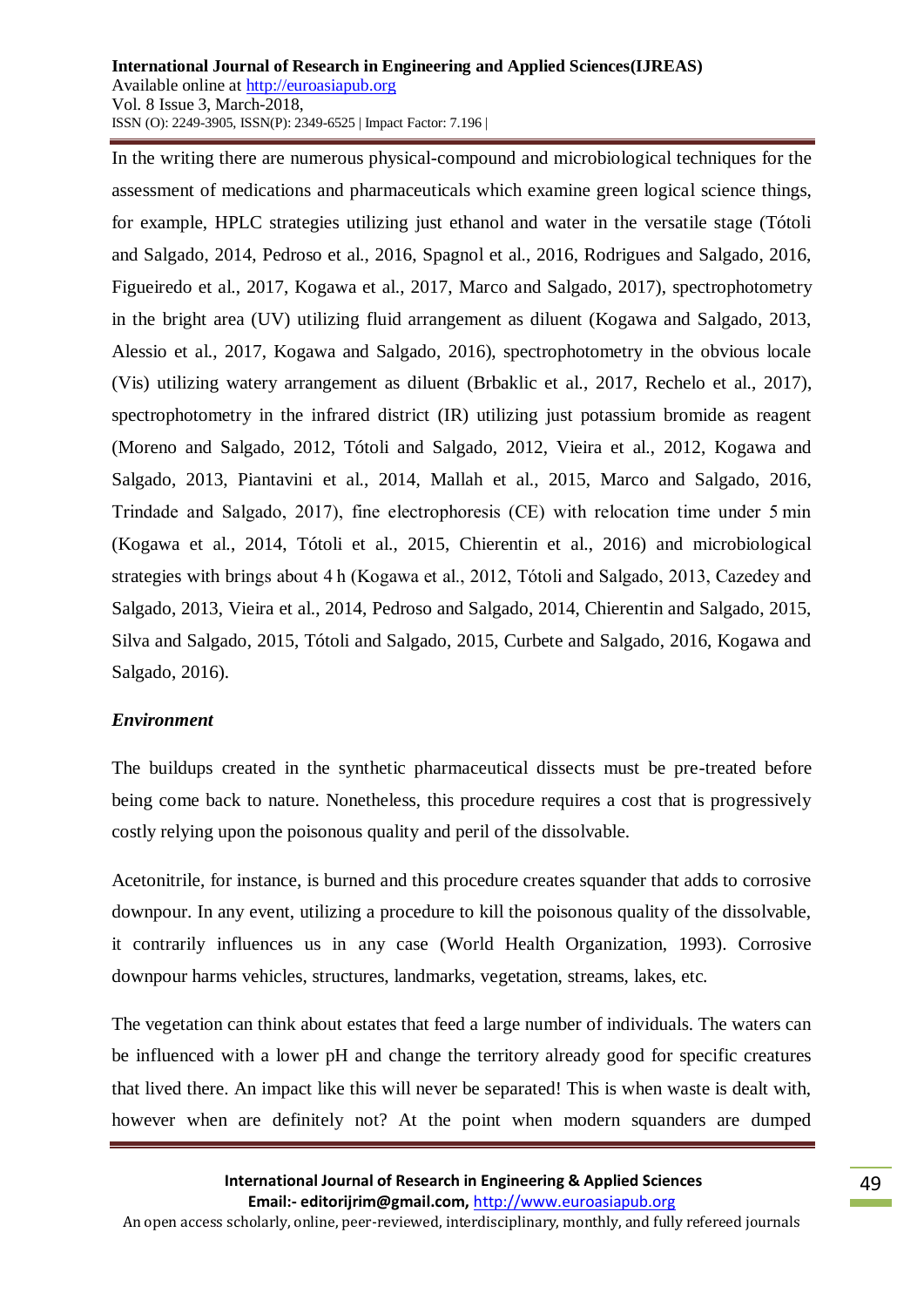legitimately into the waters environmental fiascos can happen. Fish and vegetation kick the bucket, tainted water changes its attributes and eutrophication happens (World Health Organization, 1997). Sometimes this water would be utilized for the water system of ranches, which right now additionally be impeded, as appeared in Fig.

# **CONSEQUENCES**



acid rain eutrophication water and soil contamination

# *Population*

**CHOICES** 

The populace is affected by current science in various manners and on various fronts. Patients who much of the time get their medicine from drug stores or wellbeing focuses are influenced by the selection of strategies for examination and reagents utilized by investigators or compound pharmaceutical administrators. A costly technique creates a costly item available. A costly strategy with adornments (not constantly essential) creates a progressively costly item available. A costly technique with adornments and a few stages (not constantly important) creates a much progressively costly item available (Kogawa and Salgado, 2015).

A tedious strategy that discharges results inside 24 h or increasingly, for example, microbiological results for anti-infection agents, will make items costly or, whenever discharged without this examination, maybe wasteful which can advance the over-burden of the wellbeing framework and add to microbial opposition (Kogawa et al., 2012, Tótoli and Salgado, 2013, Cazedey and Salgado, 2013, Vieira et al., 2014, Pedroso and Salgado, 2014, Chierentin and Salgado, 2015, Silva and Salgado, 2015, Tótoli and Salgado, 2015, Curbete and Salgado, 2016, Kogawa and Salgado, 2016).

The patient is without a doubt influenced by the logical choice in the examination of a pharmaceutical, in the assessment of the nature of a crude material and in the improvement of a modern or research center procedure (Taylor, 2016).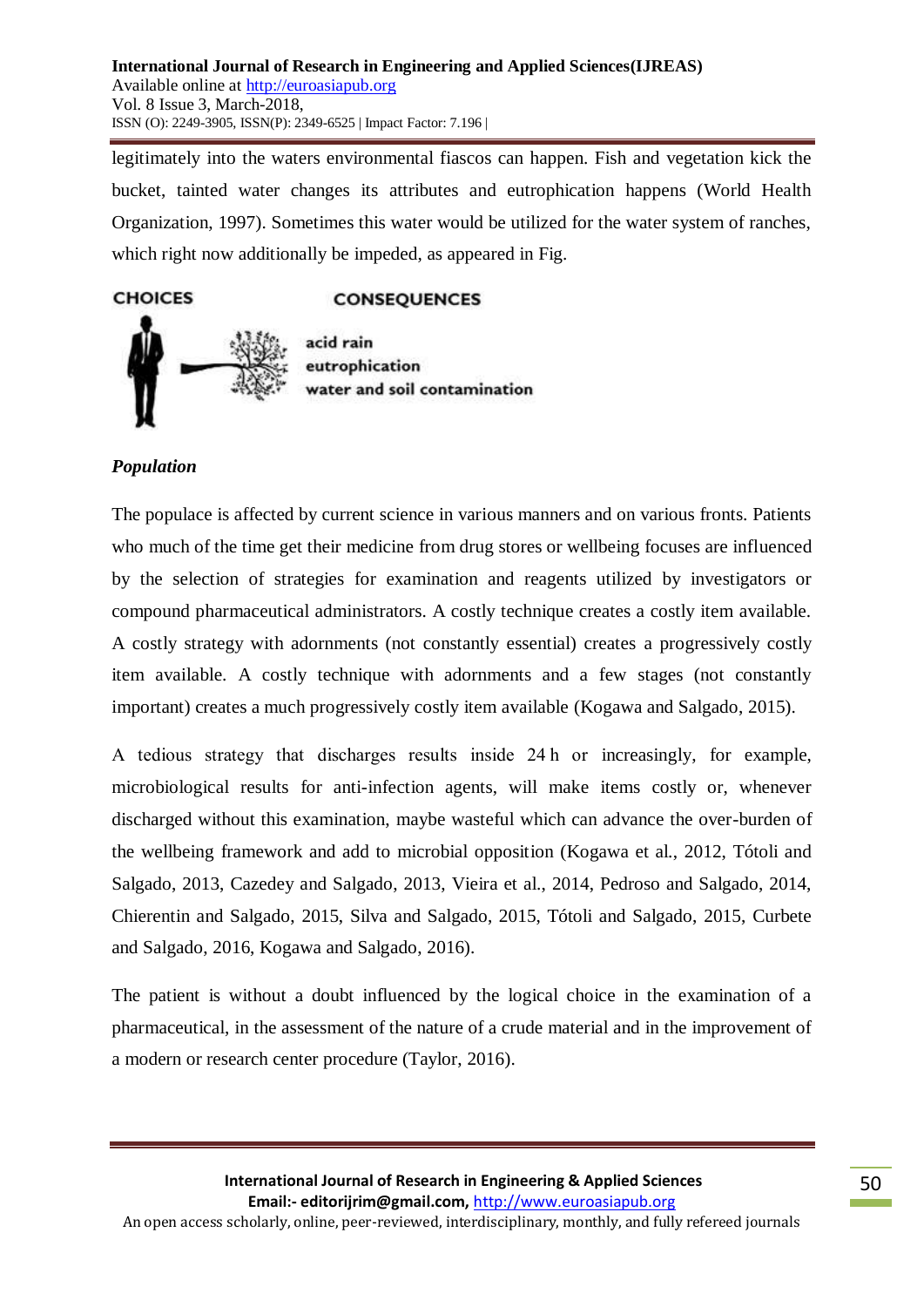All the means of a procedure have a cost that is given to the last item that the patient pays and is additionally influenced by its belongings, fortunate or unfortunate.

### *Analyst*

The physical-concoction expert has immediate and day by day contact with the pharmaceutical examines. He is the principal influenced by the whole investigative chain.

Lethal solvents, for example, acetonitrile are consumed rapidly by the body and its digestion creates cyanide that disables breath (World Health Organization, 1997). Another model, which is likewise dazzling by pharmaceutical breaks down, is methanol. Notwithstanding being discharged more gradually than ethanol the results of its digestion creates formaldehyde and for the most part formic corrosive which are liable for serious inebriation (Kogawa et al., 2017).

The expert can likewise experience the ill effects of the execution of tedious and nonreproducible expository techniques or that require explicit extras or that have a few phases or that rely upon different experts, in any case, the examiner, notwithstanding all introduction to dangerous solvents and reagents, can likewise endure inwardly (Kogawa and Salgado, 2017).

A tedious strategy debilitates the examiner and creates misuse of astuteness and time. An important opportunity approaching from a certified proficient who could be building up another movement. Concurring to William Edwards Deming Fig., the techniques that don't duplicate bring an inclination that the expert isn't qualified, and 85% of the time the issue isn't the examiner yet the strategy that should be improved (Kogawa and Salgado, 2017).

### *Future*

World pioneers have just started this hypothetical procedure through the United Nations Conference on the Human Environment in Stockholm in 1972, Conference of Nairobi in 1982, United Nations Conference on Environment and Development in Rio de Janeiro in 1992, World Summit on Sustainable Development in Johannesburg in 2002, United Nations Conference on Sustainable Development in Rio de Janeiro in 2012 and the Paris Agreement in 2015 (United Nations, 2017).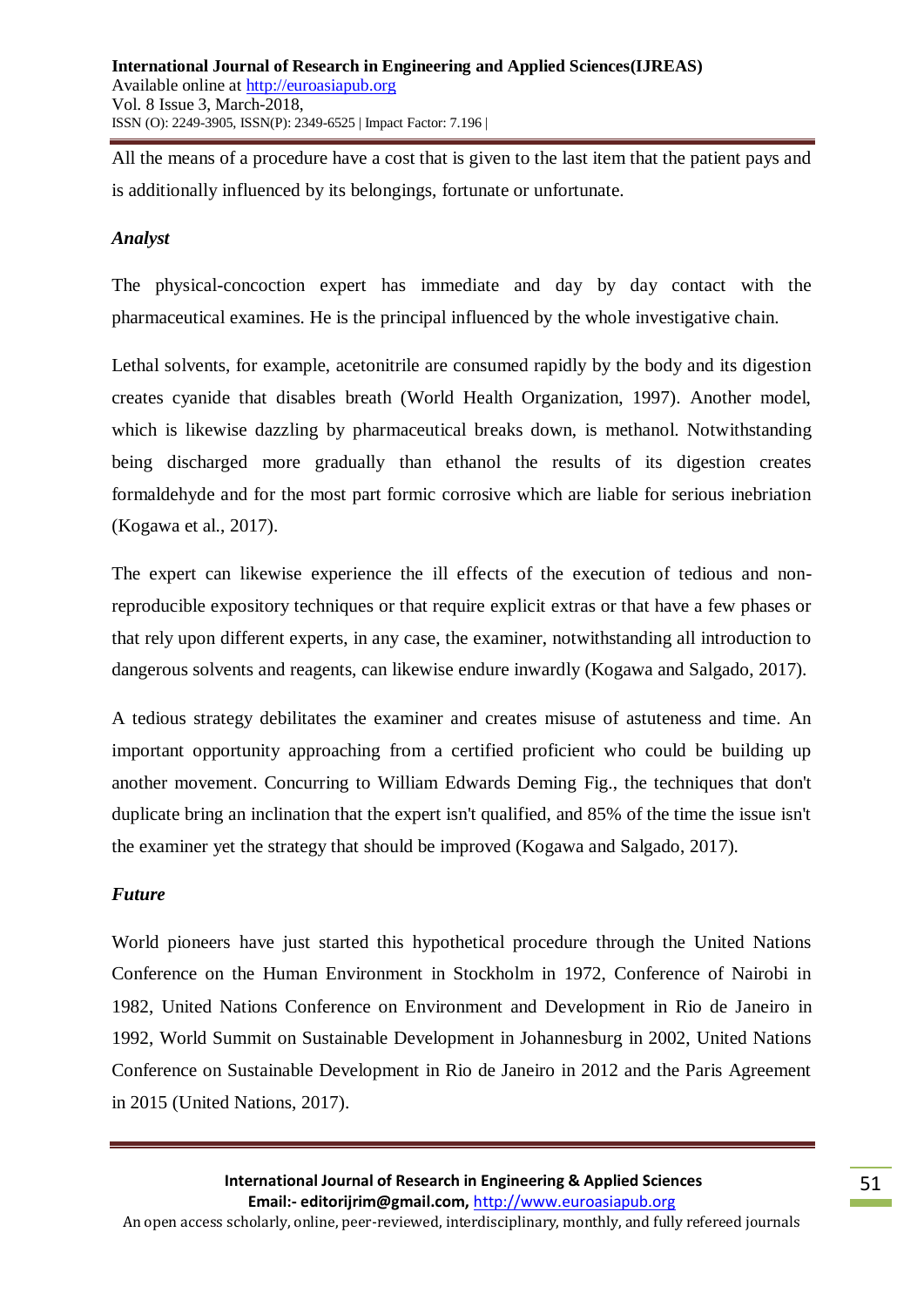In the scholastic expert setting there is the "Green and Sustainable Chemistry Conference" that unites scholarly and business agents to display work and trade thoughts and learning (Green and Sustainable Chemistry Conference, 2017).

These activities show that many work for green science, maintainable, clean and biologically right. One approach to accomplish the unimaginable is to structure the conceivable. So we simply need to do our part. On the off chance that everyone has an impact, it doesn't make a difference in the event that it is little, and when we join all the parts they will be huge.

At long last, we should have positive points of view for the eventual fate of green science since it envelops the fate of our reality. Green science isn't confined to a concoction investigation in which a less lethal dissolvable is utilized. This isn't green science. Green science is a lot of activities and perspectives, it is multidimensional (Kogawa and Salgado, 2015). It is contemplating the entire procedure and limits reagents, steps, expenses and vitality. Right now, hero should likewise be considered. The physical and enthusiastic strength of the colleague is the differential of the organizations, since they realize that a man alone will never include the abilities of a powerful group.

# **MEASURES TO CONTROL AIR POLLUTION**

Actuated carbon is one of the most well-known types of air contamination control. This sort of control includes the utilization of pollution channel, carbon, to diminish the measure of poisons that are permitted to escape intothe air. When being used, these filters retain contaminations assisting with purifying the demeanor of any conceivable toxins. Biofiltration is another successful sort of air contamination control. It utilizes microorganisms, frequently microscopic organisms and growths, to dissolvecontaminations. Ventures that utilize bio-filtration frameworks incorporate nourishment and waste plants, pharmaceutical organizations, and wastewater the board offices. While this technique for air contamination control works rather well, large space is required so as to work a bio-filtration framework. Numerous ventures don't have this measure of accessible space, so this strategy is regularly disregarded. Change in Fuel: This procedure includes the utilization of less dirtying fuel to lessen air contamination. Utilization of low sulfur fuel instead of high sulfur fuel by electric utilities is acase of this technique. Recollect that low sulfur fuel is much more costly than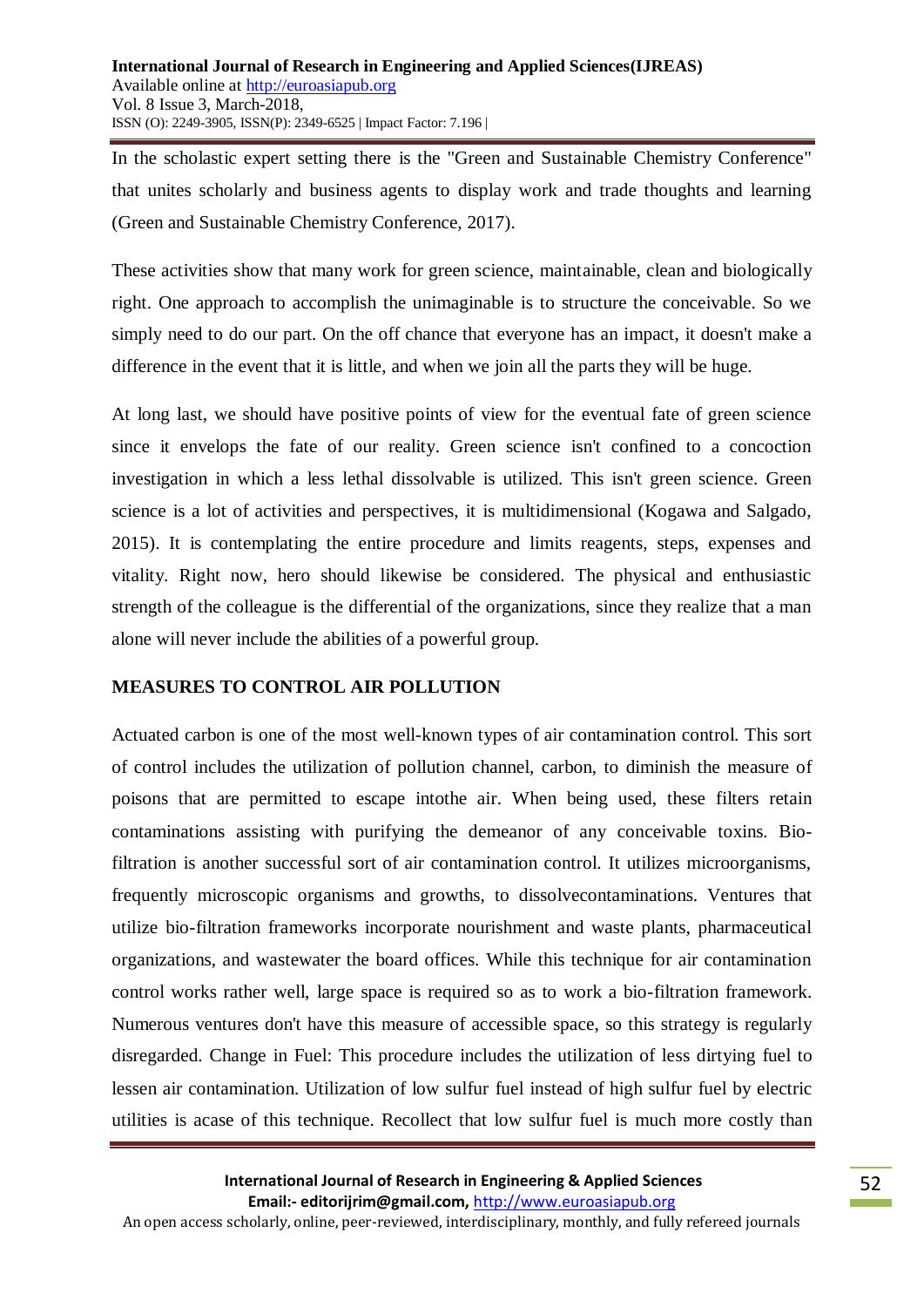high sulfur fuel. The other decision for an electric utility can be the utilization of petroleum gas as a fuel. Fuel turning dependent on meteorological conditions or air contamination figures has been utilized to forestall air contamination issue in numerous zones. Utilization of oil with low debris substance or gaseous petrol for a dryer at a black-top plant to decrease particulate issue is another case of this method. Presentation of compacted gaseous petrol, propane, ethanol and oxygenated powers for autos have helped in the decrease of air poisons Nuclear force plants are generally contamination free when contrasted with the coal fired power plants. Be that as it may, they have been subjects of debate in their in general natural impact. Improve Dispersion: This methodology depends on the idea that weakening of air contaminants before they reach ground will bring down the fixations to which the populace is uncovered. The utilization of this methodology for industry is debilitated by the US EPA. The discharges from the plant are passed through a control gadget before discharging to climate. The poisons are evacuated, decimated or changed in the control gadget before releasing into encompassing air.

### **CONCLUSION**

Research propels have empowered feasible procedures throughout the years with interests in ecologically right expository and arrangement systems in accordance with world meetings since 1968. Regardless of these endeavors, enterprises need to imagine the monetary practicality of applying green science to their procedures, which keeps us from utilizing the utilization of this belief system. Speculations and spread on the significance of green science and how they influence straightforwardly from the beginning of pharmaceutical dissects, workers and patient wellbeing until to the natural supportability are critical for the procedure of future upgrades. The difficulties in asset and natural supportability require progressively productive and kind logical innovations for synthetic procedures and assembling of items.

Green science tends to such difficulties by opening a wide and multifaceted research scope subsequently permitting the creation of novel responses that can boost the ideal items and limit the waste and side-effects, just as the plan of new manufactured plans that are characteristically, earth, and biologically amiable. Along these lines, joining the standards of the maintainability idea as comprehensively advanced by the green science standards with set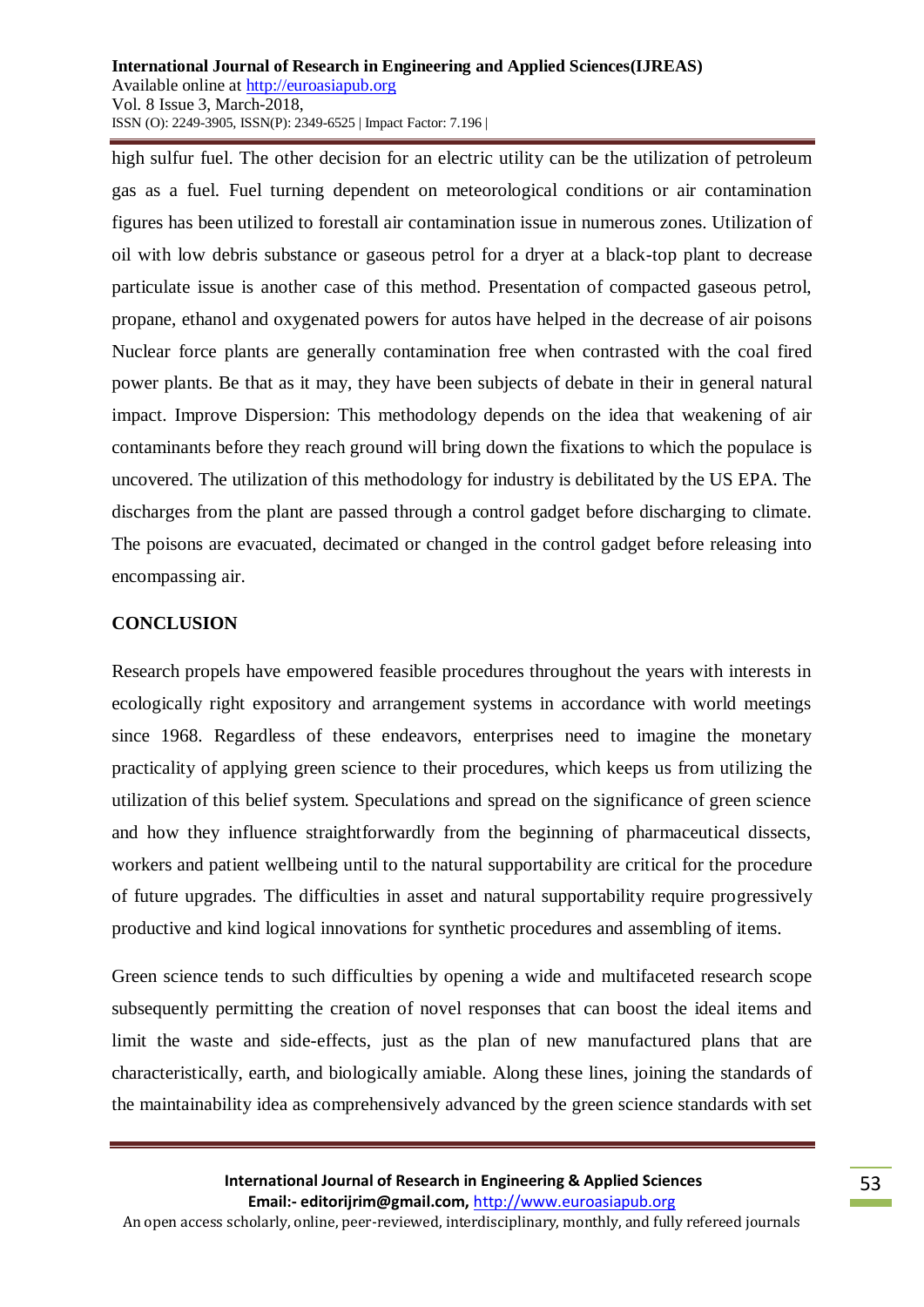up cost and execution norms will be the constant attempt for economies for the concoction business.

It is, along these lines, fundamental to coordinate innovative work endeavors towards an objective that will establish an amazing asset for cultivating feasible advancement. Green science alone can't tackle the squeezing natural concerns and effects on our present day time, however applying the twelve standards of green science into training will in the long run help to make ready to a reality where the grass is greener.

# **REFERENCES**

- 1. P.T.Anastas,J.C.Warner, Green Chem Theory and Practice, Oxford Univ.Press, NewYork, 1998.
- 2. P. T. Anastas, I. T. Horvath, Innovations and Green Chemistry, Chem.Rev.2007, 107, 2169.
- 3. S. Ravichandran, Int.J. ChemTech Res., 2010, 2(4),2191.
- 4. B. M. Trost, Atom economy—a challenge for organic synthesis: Homogeneous catalysis leads the way. Angew Chem Int Ed.,1995, 34, 259.
- 5. R.A.Sheldon, Green solvents for sustainable organic synthesis: State of theart.Green Chem.,2005,7, 267.
- 6. V. B. Bahrain, Resonance, 2008,1041.
- 7. V. K. Ahluwalia and M. Kidwai, New Trends in Green Chemistry, Anamaya Publishers, New Delhi,2004.
- 8. Ember, L. Chem. Eng. News July 8, 1991, pp  $7 16$ . http://helios.unive.it/inca/; <http://www.chemsoc.org/networks/gcn/>
- 9. Anastas , P.T. ; Heine , L.G. ; Williamson , T.C. Green Chemical Syntheses Processes: Introduction ; American Chemical Society: Washington, DC , 2000 ; Chapter 1
- 10. Anastas, P.T. and Lankey, R.L. 2000. Green Chem., 2: 289–295.
- 11. Anastas, P.T. and Warner, J.C. 1998. Green Chemistry: Theory and Practice, 30New York: Oxford University Press.
- 12. Walden , P. Bull. Acad. Imper. Sci. St. Petersbourg 1914 , 8 , 405 422 .

An open access scholarly, online, peer-reviewed, interdisciplinary, monthly, and fully refereed journals